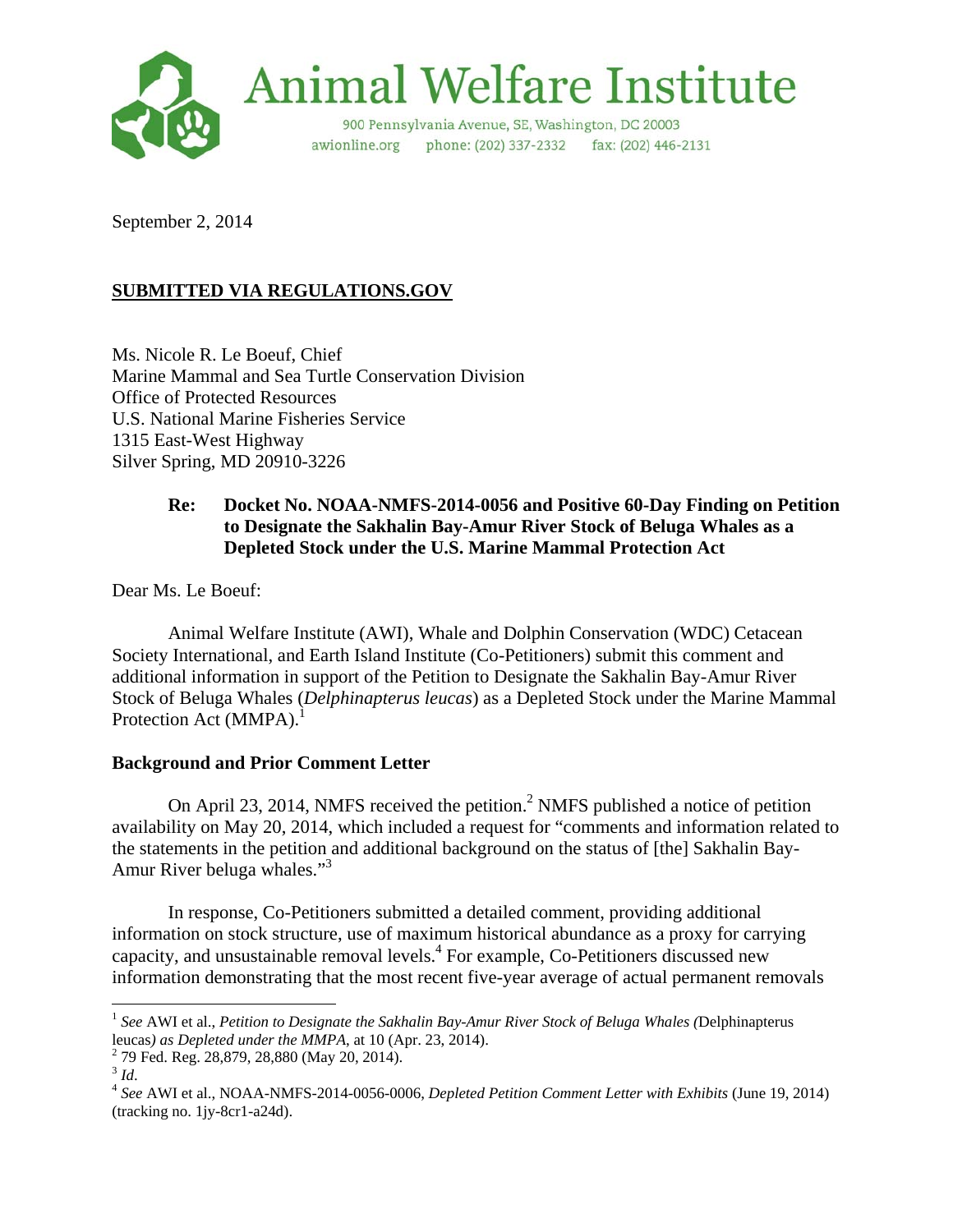by live-capture is 50.8 animals per year.<sup>5</sup> This five-year average, which does not include removals caused by additional sources of human-caused mortality, is approximately 1.75 times the potential biological removal (PBR) level of 29 or 30 animals for the stock considered by a scientific review panel of the International Union for Conservation of Nature (IUCN).<sup>6</sup> Using a more conservative recovery factor of 0.1 and 0.3, this five-year average is approximately 8.75 times a PBR level of 5.9, or approximately 2.9 times a PBR level of 17.3, respectively.<sup>7</sup> This stock clearly warrants the use of a recovery factor less than 0.5 because of strong evidence of historical depletion, the startling acceleration in 2013 of increasing live captures for public display, uncertainty in the overall level of human-caused mortality, a preponderance of females in the live captures, and localized depletion caused by the stock's fine-scale site fidelity. $8 \text{ In }$ addition, Co-Petitioners discussed in detail NMFS's conservative estimate of maximum historical abundance of 13,000 to 15,000 animals, based on reliable commercial hunting data.<sup>9</sup>

On August 1, 2014, NMFS published its finding under  $\S$  1382b(a)(2)(B) of the MMPA that the "petition presents substantial information indicating that the petitioned action [a depleted designation for the Sakhalin Bay-Amur River stock] may be warranted" and initiated a status review of the stock.<sup>10</sup> Section § 1383b(a)(3)(D) of the MMPA provides that "[n]o later than two hundred and ten days after the receipt of the petition [April 23, 2014], [NMFS] shall publish in the Federal Register a proposed rule as to the status of the . . . stock, along with the reasons underlying the proposed status determination." Accordingly, the MMPA mandates that NMFS publish a proposed rule as to the status of the stock on or before November 19, 2014.

#### **Additional Scientific Information**

 Co-Petitioners are not aware of any new scientific information on the Sakhalin Bay-Amur River stock of beluga whales published since their June 19, 2014 comment. Co-Petitioners provide an updated copy of Gross Exports Report for Beluga Whale from the U.N. Environment Programme's CITES Trade Database, which shows the export of an additional three live beluga whales from Russia in 2012, for a total reported (not actual) export of 20 live animals.<sup>11</sup>

#### **Conservative Maximum Historical Abundance Estimate of 13,000 to 15,000 Animals**

 With this comment, Co-Petitioners also wish to address NMFS's failure to discuss commercial hunting data in its 60-day finding. In the 60-day finding, NMFS states:

<sup>&</sup>lt;sup>5</sup> *Id.* at 7. Table 1 (table of actual permanent removals by live-capture from Sakhalinsky Bay for export and domestic use (not including animals temporarily removed and released to the wild), including a five-year running average for such removals).<br> $<sup>6</sup>$  See id. at 8.</sup>

<sup>&</sup>lt;sup>7</sup> See NMFS, NMFS-OPR-47, *Guidelines for Assessing Marine Mammal Stocks: Report of the GAMMS III Workshop*, at 49 (Jeffrey E. Moore & Richard Merrick, eds., 2011) (discussing choice of recovery factor "between 0.1 and 0.5" for "stocks below OSP") (Ex. H). The PBR calculation using a 0.1 recovery factor is

 $0.5(0.04)(2,891)(0.1) = 5.8.$ <br><sup>8</sup> See Report of the GAMMS III Workshop, supra note 7, at 49.

<sup>&</sup>lt;sup>9</sup> See June 19, 2014 Comment Letter, *supra* note 4, at 3–5. <sup>10</sup> 79 Fed Reg. 44,733, 44,735 (Aug. 1, 2014).

<sup>&</sup>lt;sup>11</sup> U.N. ENVIRONMENT PROGRAMME CITES TRADE DATABASE, Gross Exports Report for Beluga Whale: 1989–

<sup>2013,</sup> (last visited Aug. 31, 2014), http://www.cites.org/eng/resources/trade.shtml (Ex. I).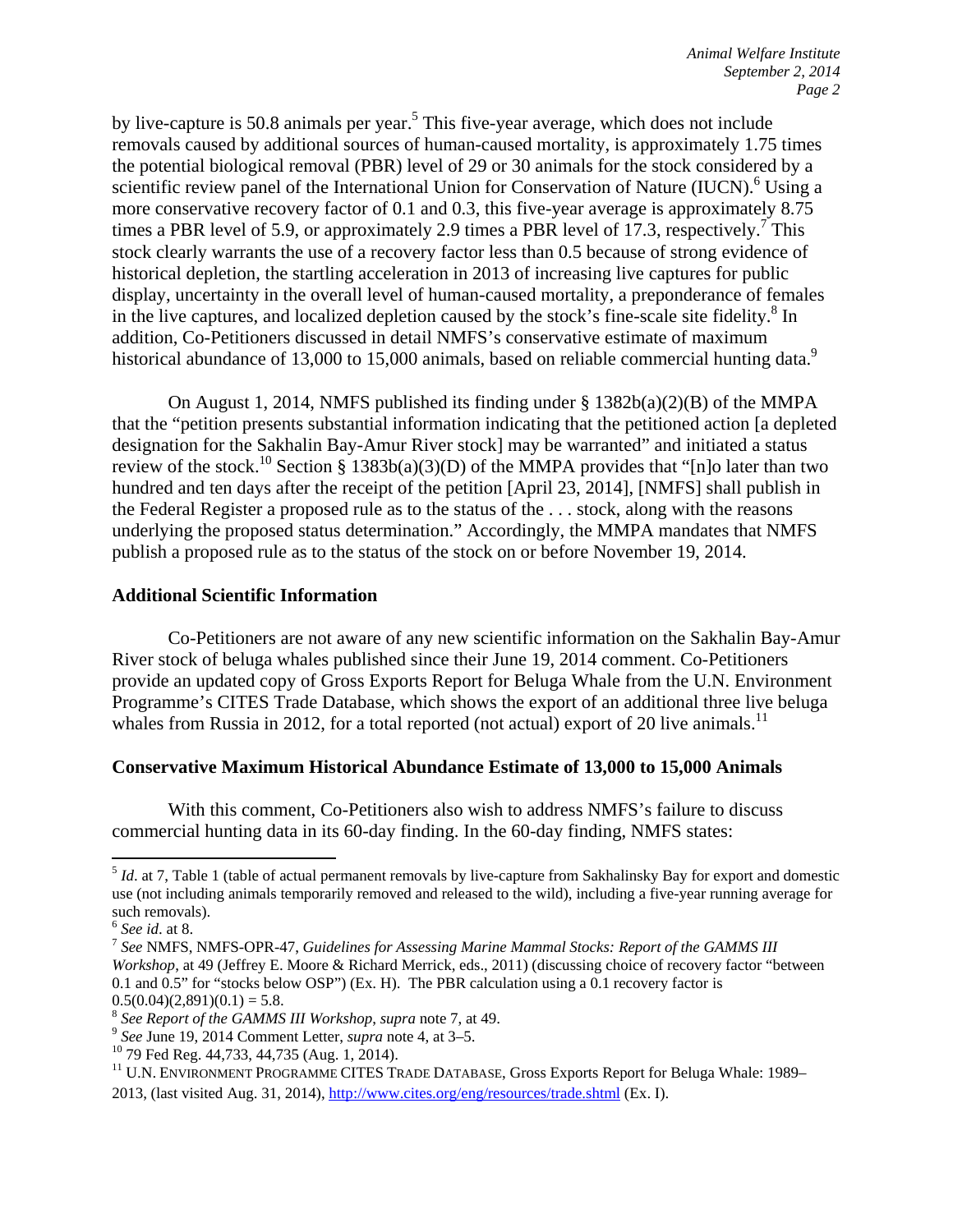NMFS recognizes that there is very little documented information about historical abundance levels of beluga whales in the Sakhalin-Amur area. The best available information on historical abundance indicates that there were 7,000 to 10,000 beluga whales in the Sakhalin-Amur area in 1989.

 Co-Petitioners emphasize, as they did in their June 19, 2014 comment, that "the petition primarily relies on a comparison of NMFS's estimate of the maximum historical abundance of the Sakhalin-Amur stock of 13,000 to 15,000 animals (based on reliable commercial harvest data) with the best current abundance estimate of 3,961 animals ( $CV = 2.4\%$ )."<sup>12</sup> The petition does *not* primarily rely on, and NMFS should not solely use as a proxy for carrying capacity, historical abundance estimates from the 1980s. The historical abundance estimates from the 1980s do not reflect pre-exploitation abundance of the Sakhalin Bay-Amur River beluga whales. This is significant as, in the past, NMFS has stated that "comparing current to *pre-exploitation* abundance has, indeed, been used most often in assessing the status of marine mammal stocks relative to their [optimum sustainable populations]."<sup>13</sup>

 Co-Petitioners strongly urge NMFS to not only consider historical abundance estimates from the 1980s, but also its own conservative maximum historical abundance estimates (13,000 to 15,000 animals) based on reliable commercial hunting data, in conducting its status review of the Sakhalin Bay-Amur River stock. For reasons discussed in the petition and Co-Petitioners' June 19, 2014 comment, "the best available population estimate for Sakhalin Bay-Amur River beluga whales is 3,961 animals, well below 60 percent of K using NMFS's own historical population estimates [of 13,000 to 15,000 animals]."14 As NMFS explained:

[I]t is highly likely that an historical maximum of this stock is even greater than this estimate [10,000]. Large-scale beluga whaling in Sakhalin Bay occurred over a period of 25-30 years prior to, and just after, World War II. The average annual take in this harvest was approximately 1,000 belugas ranging from 607–2,817 over a 20 year period (Shpak et al. 2011). By the early 1960s the harvest ceased when commercial pelagic whaling for larger species increased. **Based on the more reliable commercial harvest data, the population had to be at least 13,000–15,000 whales during this period to support the removal of over 20,000 whales (average 1,000 whales per year for 20 years).** Therefore we consider 10,000 as below the lower end of an historical maximum.<sup>15</sup>

Attached to this comment is Appendix 4 to Shpak (2011), which contains the commercial hunting data.<sup>16</sup> In addition to this commercial hunting data, Co-Petitioners point to the

 $12$  June 19, 2014 Comment Letter, *supra* note 4, at 3.

<sup>&</sup>lt;sup>13</sup> *Id.* (quoting Sixty-Day Finding for a Petition to Conduct a Status Review of the E. N. Pac. Population of Gray Whale under the MMPA, 75 Fed. Reg. 81,225, 81,226 (Dec. 27, 2010)) (emphasis added).<br><sup>14</sup> June 19, 2014 Comment Letter, *supra* note 4, at 4.

<sup>&</sup>lt;sup>15</sup> NMFS, *Denial Letter & Decision Mem.* 37 (Aug. 5, 2013), *available at http://www.nmfs.noaa.gov/pr/permits/* sci\_res\_pdfs/17324\_denial\_letter\_final.pdf. 16 Shpak, Olga V. et al., *Current Status of the Sakhalin-Amur Beluga Aggregation (the Okhotsk Sea, Russia):* <sup>16</sup> Shpak, Olga V. et al., *Current Status of the Sakhalin-Amur Bel* 

*Sustainability Assessment, Report for 2007–2010 Stages: Results of 4 Years of Study and Preliminary Conclusions*, App. 4 (IUCN Independent Sci. Review Panel, Working Paper, March 2011) (Ex. J).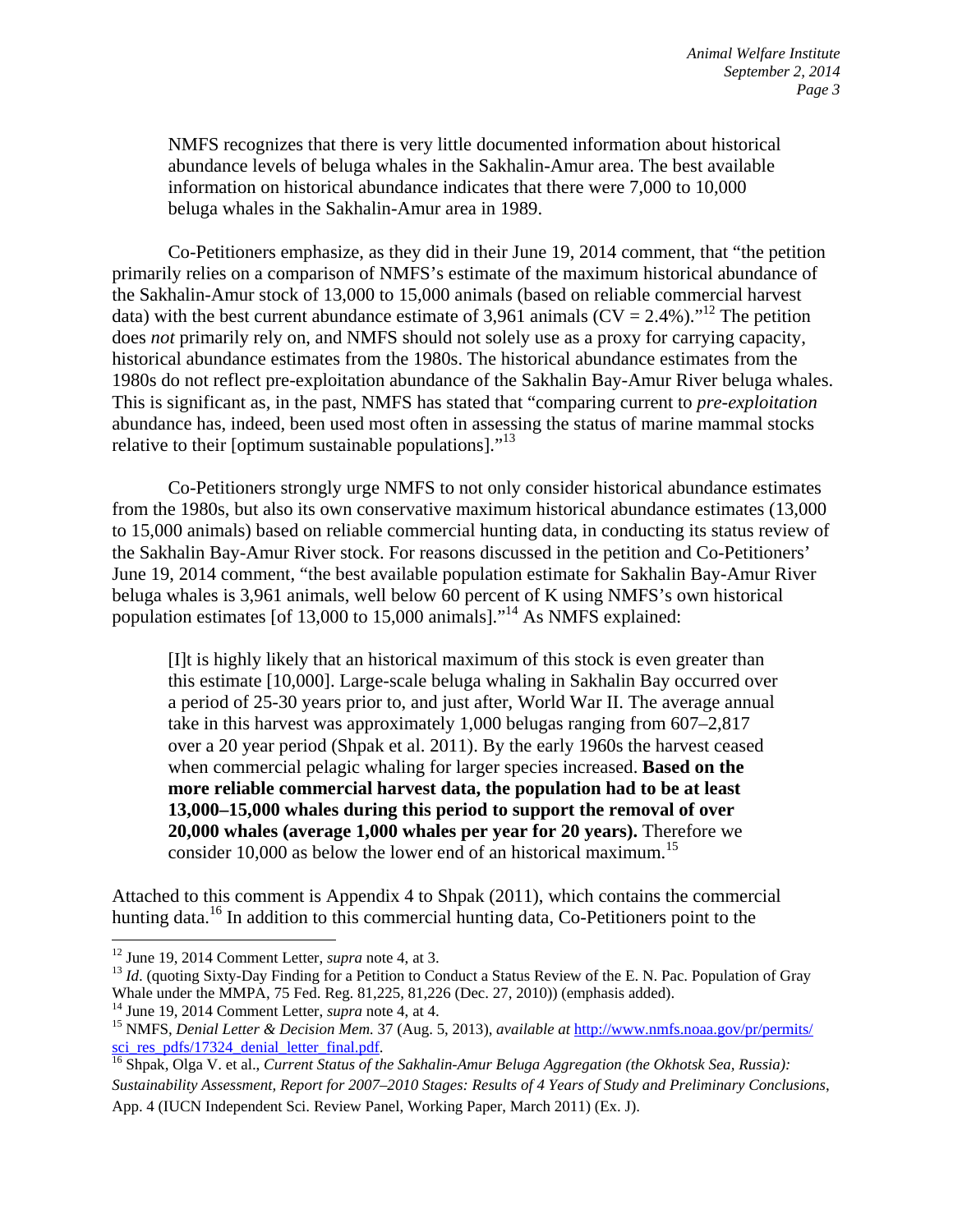following passage from Melnikov (1999) as further support for a finding that a preexploitation, maximum historical abundance of 13,000 to 15,000 is conservative:

From the early 1930s (Dorofeev, Klumov, 1935) it was the practice to count schools of belukhas and estimate the number of individuals in a group moving past the north-western shore of Sakhalin. In 1983, in order to obtain results for comparison with the 1930 count . . . we conducted a similar count of belukha groups passing by the same site (Liugi village). The results indicated that both the number of belukha groups and the number of individual belukhas in groups were only a tenth of what they were in  $1930$ .<sup>17</sup>

In summary, as highlighted in this letter, and discussed in detail in Co-Petitioners' June 19, 2014 letter and the petition, there is strong evidence that the stock has declined by more than 50 percent. **As such, under NMFS's Revised Guidelines for Assessing Marine Mammal Stocks, the Sakhalin Bay-Amur River stock is "below [OSP] with high probability."**18 In addition, the stock faces serious current threats, including clearly unsustainable removals due to live capture for public display. Therefore, NMFS must designate the stock as depleted under the MMPA.

Thank you for the opportunity to submit these additional comments in support of the petition. Please do not hesitate to contact me if you have any questions about the content of this letter, our June 19, 2014 letter, or the petition.

Sincerely,

 Susan Millward Executive Director

**And on behalf of:** 

Whale and Dolphin Conservation Cetacean Society International Earth Island Institute, International Marine Mammal Project

Cc: Dr. Shannon Bettridge, Office of Protected Resources, NMFS

<sup>17</sup> Melnikov, V. V., *The Beluga Whale (*Delphinapterus leucas*) of the Sea of Okhotsk*, INT'L WHALING COMM'N SCI. COMM. 51st Annual Mtg. 1999, at 7. (Ex. K).<br><sup>18</sup> *Guidelines for Assessing Marine Mammal Stocks*, 77 Fed. Reg. 3,450, 3,452 (Jan. 24, 2012) (Ex. L).